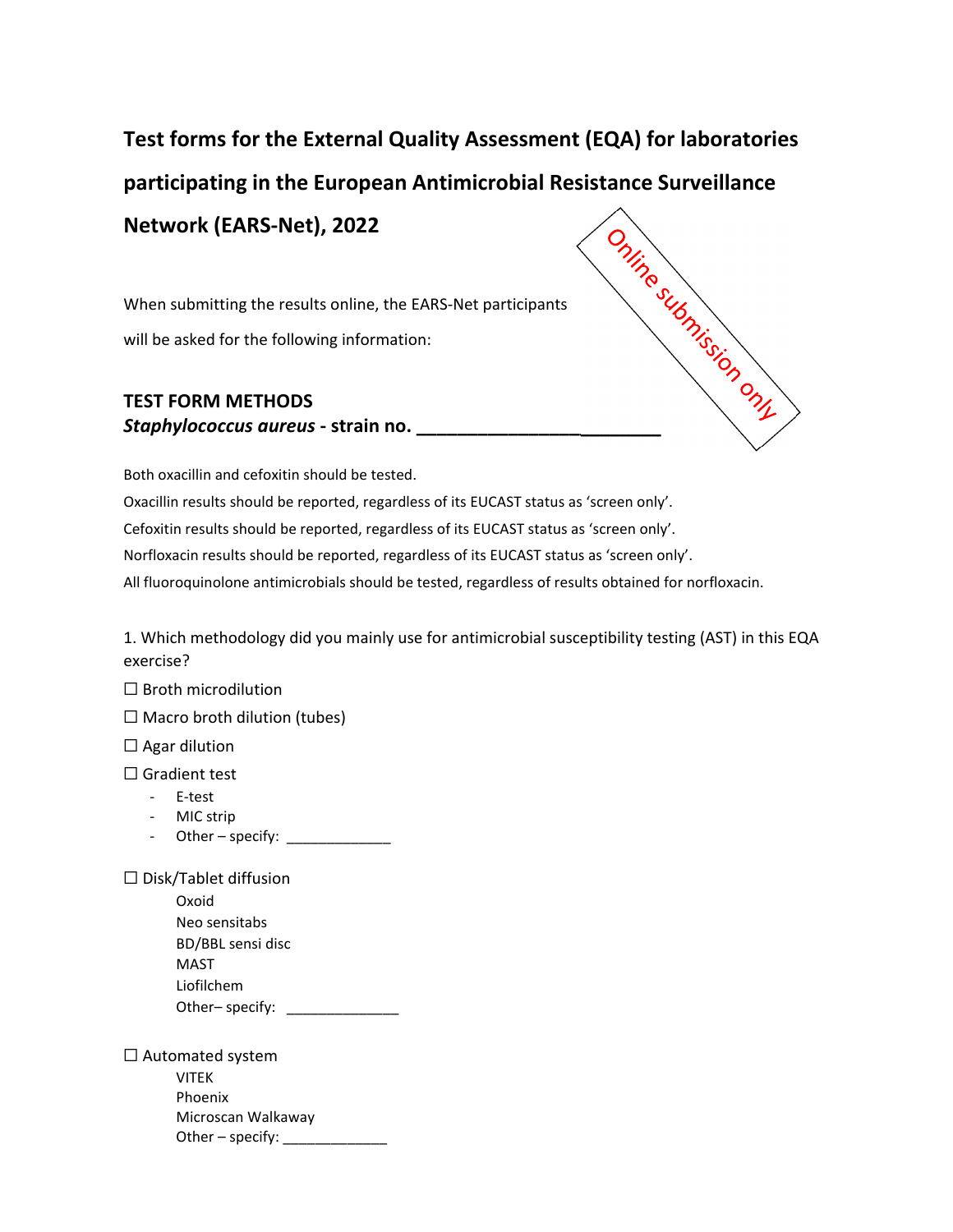

☐ Other If other, please specify: \_\_\_\_\_\_\_\_\_\_\_\_\_\_\_

2. Which standard/guideline did you use when performing AST?

☐ EUCAST

☐ Other

If other, please specify: \_\_\_\_\_\_\_\_\_\_\_\_\_\_\_\_\_\_\_\_\_\_\_\_\_\_\_\_\_\_\_\_\_\_\_\_\_\_\_\_\_\_\_\_\_\_\_\_\_\_\_\_\_\_\_\_\_\_\_\_

3. Would you normally send this (invasive!) strain to a reference or other laboratory? Yes/No

4. Please change method for the relevant antibiotic(s) if it differs from the chosen method in question 1. The result will by default be set to the information provided in question 1.

| <b>Antimicrobial</b> | Method |
|----------------------|--------|
| Cefoxitin            |        |
| Ciprofloxacin        |        |
| Daptomycin           |        |
| Levofloxacin         |        |
| Linezolid            |        |
| Norfloxacin          |        |
| Oxacillin            |        |
| Rifampicin           |        |
| Vancomycin           |        |